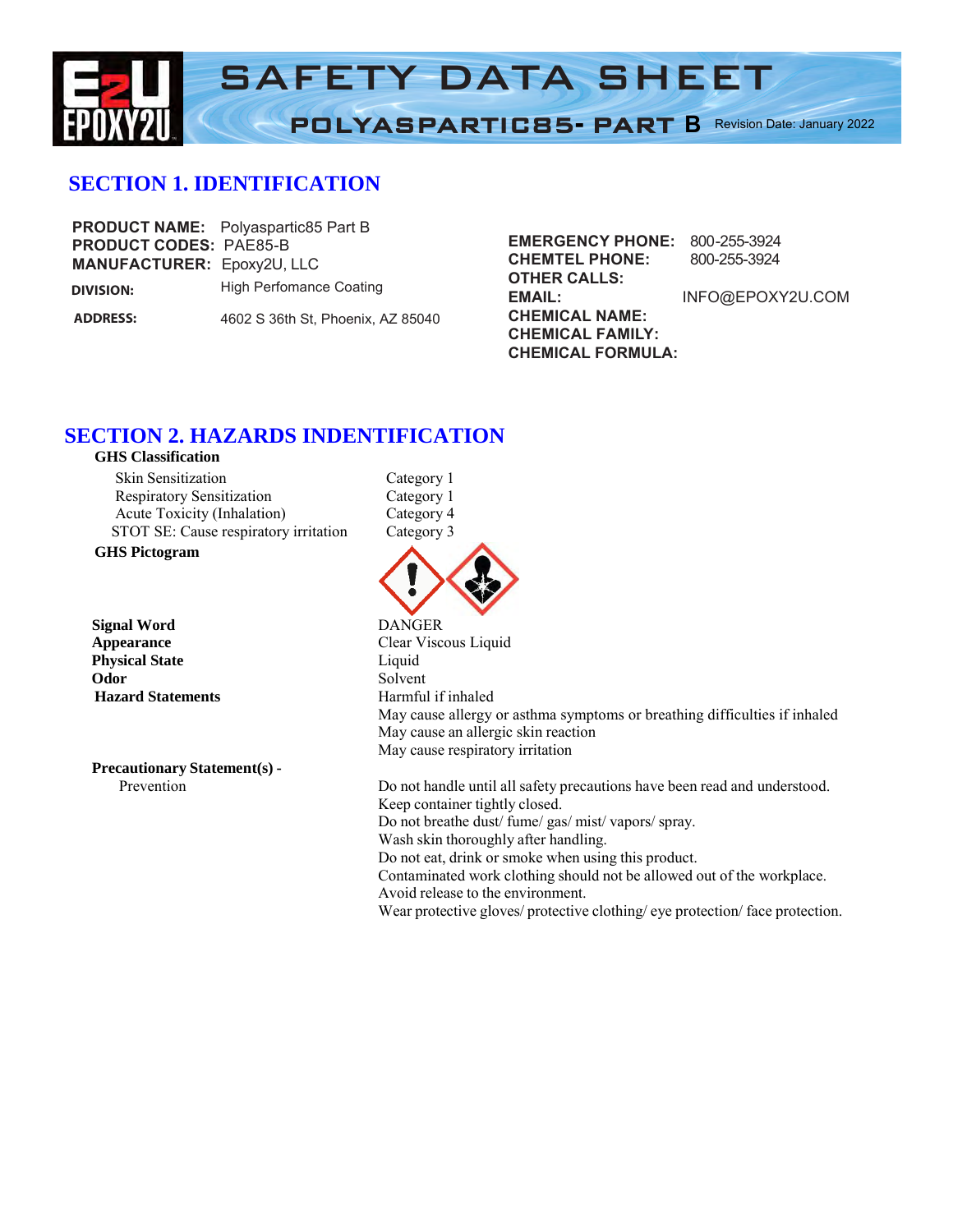|                                  | <b>SAFETY DATA SHEET</b><br><b>POLYASPARTIC85-ULTRA PART B</b>                                                                                                                                                                                                                                                                                                                                                                                                                                                                                                                                                                                                                                                                                |
|----------------------------------|-----------------------------------------------------------------------------------------------------------------------------------------------------------------------------------------------------------------------------------------------------------------------------------------------------------------------------------------------------------------------------------------------------------------------------------------------------------------------------------------------------------------------------------------------------------------------------------------------------------------------------------------------------------------------------------------------------------------------------------------------|
| Response                         | IF SWALLOWED: rinse mouth. Do NOT induce vomiting.<br>IF ON SKIN (or hair): Remove/ Take off immediately all contaminated<br>clothing. Rinse skin with water/ shower.<br>IF INHALED: Remove victim to fresh air and keep comfortable for breathing.<br>IF IN EYES: Rinse cautiously with water for several minutes. Remove contact<br>lenses, if present and easy to do. Continue rinsing.<br>Call a POISON CENTER or doctor/physician if you feel unwell.<br>Take off contaminated clothing and wash before reuse.<br>If skin irritation or rash occurs: Get medical advice/attention.<br>If eye irritation persists: Get medical advice/attention.<br>In case of fire: Use dry sand, dry chemical or alcohol-resistant foam for extinction. |
| Storage                          | Store in a well-ventilated cool place. Keep container tightly closed. Store locked up.                                                                                                                                                                                                                                                                                                                                                                                                                                                                                                                                                                                                                                                        |
| Disposal                         | Dispose of contents/container to an approved waste disposal plant.                                                                                                                                                                                                                                                                                                                                                                                                                                                                                                                                                                                                                                                                            |
| Hazards not otherwise classified | Combustible<br>Severe eye irritant<br>Severe respiratory irritant<br>May cause sensitization by skin contact                                                                                                                                                                                                                                                                                                                                                                                                                                                                                                                                                                                                                                  |

# **SECTION 3. COMPOSITION/INFORMATION ON INGREDIENTS**

| Components                                | <b>CAS Number</b> | % by Weight |
|-------------------------------------------|-------------------|-------------|
| Homopolymer of Hexamethylene Diisocyanate | 28182-81-2        | 80-100      |
| Hexamethylene-di-isocyanate               | 822-06-0          | < 0.9       |

 *Note:* This product may contain additional ingredients that are classified as non-hazards or at a very small concentration that do not meet the regulatory concentration limits for disclosure.

### **SECTION 4. FIRST-AID MEASURES**

| <b>General Advice</b>                  | Move out of dangerous area. Consult a physician with this SDS.<br>Seek medical advice.                          |
|----------------------------------------|-----------------------------------------------------------------------------------------------------------------|
|                                        | If breathing has stopped or is labored, give assisted respirations.                                             |
|                                        | Supplemental oxygen may be indicated.                                                                           |
|                                        | If the heart has stopped, trained personnel should begin cardiopulmonary<br>resuscitation immediately.          |
| <b>Eye Contact</b>                     | Immediately flush eyes with plenty of water for at least 20 minutes.                                            |
|                                        | Check and remove any contact lenses. Continue rinsing.                                                          |
|                                        | Get medical attention if irritation persists.                                                                   |
| <b>Skin Contact</b>                    | Take off contaminated clothing and shoes immediately.                                                           |
|                                        | Wash off with soap and plenty of water for at 20 minutes.                                                       |
|                                        | Get medical attention if irritation develops or persists.                                                       |
| <b>Inhalation</b>                      | Move to fresh air and keep at rest in a position comfortable for breathing.                                     |
|                                        | If not breathing or breathing is irregular, provide artificial respiration or give                              |
|                                        | oxygen by trained personnel.                                                                                    |
|                                        | Get medical attention immediately.                                                                              |
| <b>Ingestion</b>                       | Never give anything by mouth to an unconscious person.                                                          |
|                                        | DO NOT induce vomiting. Rinse mouth with water.                                                                 |
|                                        | Get medical attention immediately.                                                                              |
| <b>Most Important Symptoms/Effect,</b> | Repeated and/or prolonged exposure to low concentrations of vapors and/or                                       |
| <b>Acute and Delayed</b>               | aerosols may cause: Sore throat, eye disease, skin disorders, allergies, asthma,<br>and neurological disorders. |

**Immediate Medical Attention and Special Treatment**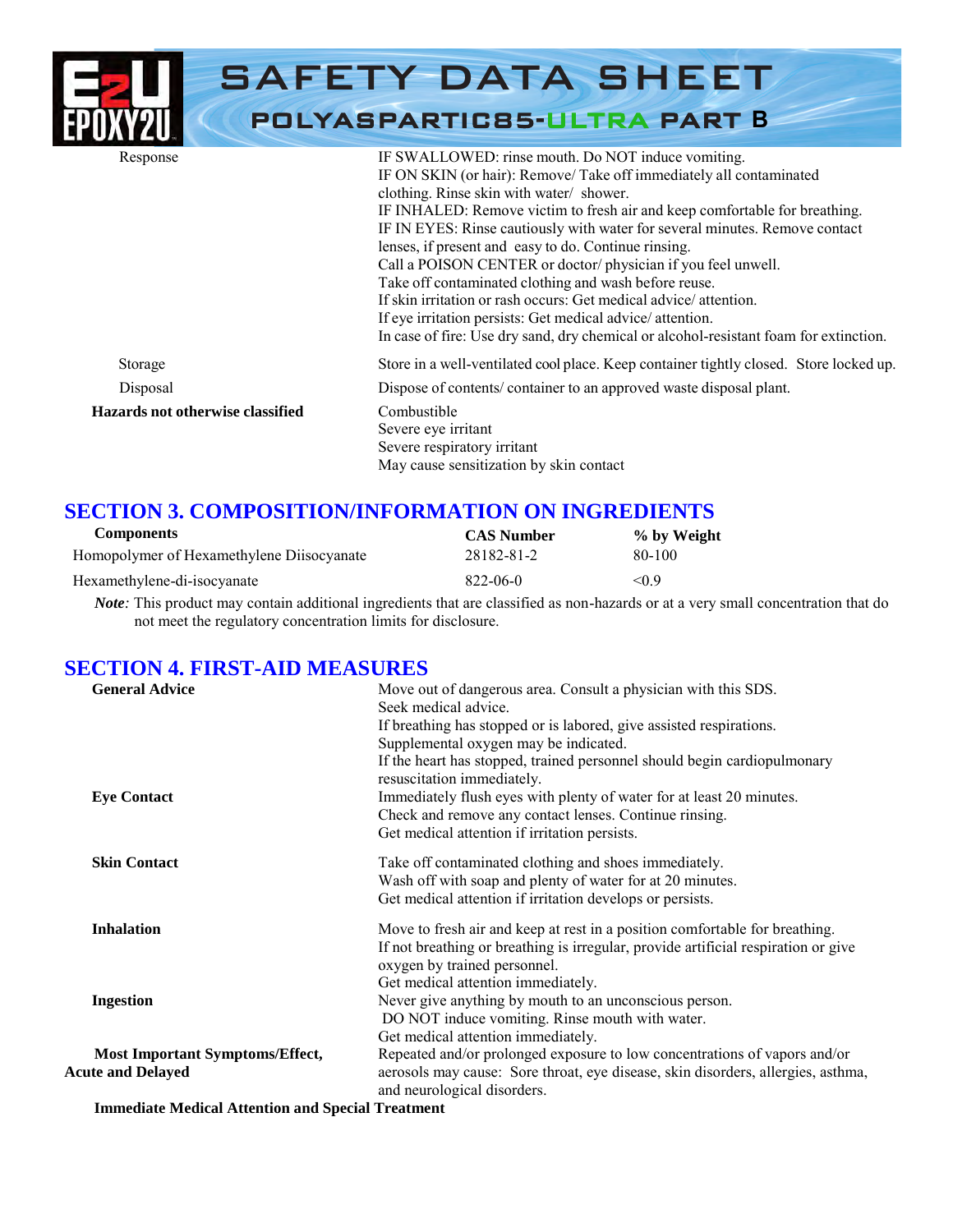# SAFETY DATA SHEET POLYASPARTIC85-ULTRA PART **B**

### **SECTION 5. FIRE FIGHTING MEASURES**

| <b>Suitable Extinguishing Media</b>      | Foam, Powders, Carbon dioxide                                                                                                                                                                    |  |
|------------------------------------------|--------------------------------------------------------------------------------------------------------------------------------------------------------------------------------------------------|--|
| <b>Specific Hazards Arising from the</b> | Incomplete combustion may form carbon monoxide.                                                                                                                                                  |  |
| <b>Substances of Mixture</b>             | May generate ammonia gas. May generate toxic nitrogen oxide gases.                                                                                                                               |  |
|                                          | Burning produces noxious and toxic fumes.                                                                                                                                                        |  |
|                                          | Downwind personnel must be evacuated.                                                                                                                                                            |  |
| <b>Special Protective Equipment for</b>  | Use personal protective equipment.                                                                                                                                                               |  |
| <b>Firefighters</b>                      | Wear self-contained breathing apparatus for firefighting if necessary                                                                                                                            |  |
| <b>Further Information</b>               | Do not allow run-off from firefighting to enter drains or water courses.<br>Fire residues and contaminated fire extinguishing water must be disposed of in<br>accordance with local regulations. |  |

# **SECTION 6. ACCIDENTAL RELEASE MEASURES**

| <b>Personal Precautions,</b>       | Wear suitable protective clothing, gloves, and eye/face protection.      |  |
|------------------------------------|--------------------------------------------------------------------------|--|
| <b>Protective Equipment,</b>       | Avoid breathing vapors/mist/gas.                                         |  |
| and Emergency Producers            | Ensure adequate ventilation. Remove all sources of ignition.             |  |
|                                    | Evacuate personnel to safe areas.                                        |  |
|                                    | Beware of vapors accumulating to form explosive concentrations.          |  |
|                                    | Vapors can accumulate in low areas.                                      |  |
|                                    | For personal protection see section 8.                                   |  |
| <b>Environmental Precautions</b>   | Prevent further leakage or spillage if safe to do so.                    |  |
|                                    | Do not let product enter drains.                                         |  |
|                                    | Discharge into the environment must be avoided.                          |  |
| <b>Methods and Materials for</b>   | Soak up with inert absorbent material and dispose of as hazardous waste. |  |
| <b>Containment and Cleaning-up</b> | Keep in suitable, closed containers for disposal.                        |  |
| <b>Additional Advice</b>           | For disposal see section 13.                                             |  |

# **SECTION 7. HANDLING AND STORAGE**

| <b>Precautions for Safe Handling</b> | Avoid contact with skin and eyes. Avoid inhalation of vapor or mist.<br>Put on appropriate personal protective equipment before handling.<br>Keep away from sources of ignition - No smoking.<br>Take measures to prevent the buildup of electrostatic charge. |
|--------------------------------------|----------------------------------------------------------------------------------------------------------------------------------------------------------------------------------------------------------------------------------------------------------------|
| <b>Conditions for Safe Storage</b>   | Store in cool place.<br>Keep container tightly closed in a dry and well-ventilated place.<br>Containers which are opened must be carefully resealed and kept upright to<br>prevent leakage.                                                                    |
| <b>Hygiene Practice</b>              | Eating, drinking and smoking should be prohibited in areas where this material is<br>handled.<br>Wash hands thoroughly after handling.                                                                                                                         |

# **SECTION 8. EXPOSURE CONTROLS / PERSONAL PROTECTION**

| Hexamethylene $-di$ -isocyanate (CAS: 822-06-0)       |
|-------------------------------------------------------|
| Threshold Limit Value: ACGIH 0.005ppm                 |
| National Institute for Occupational Safety and Health |
|                                                       |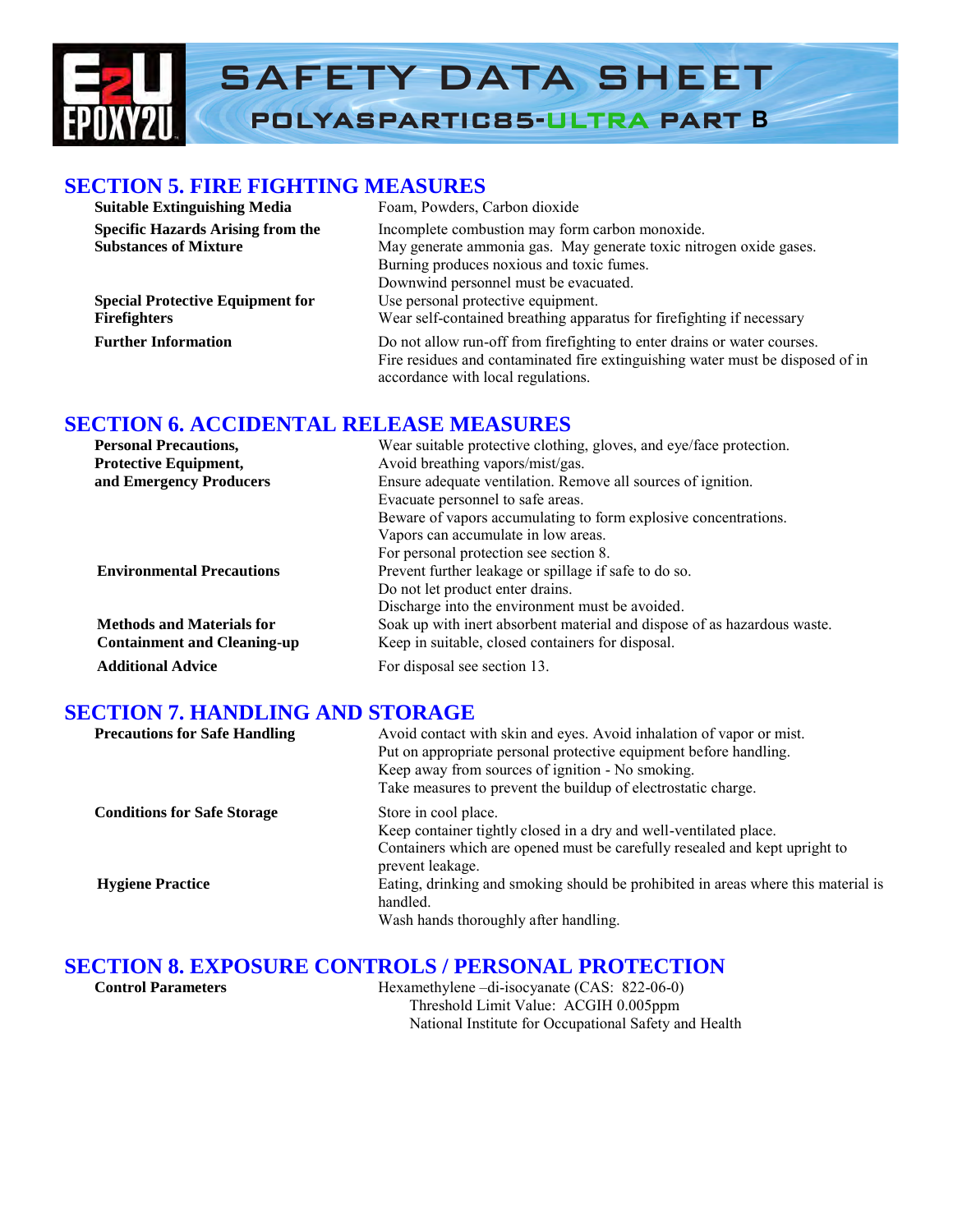|                                        | <b>SAFETY DATA SHEET</b>                                                                                                                                                                                                                                                                                                                                                                                                                                                      |
|----------------------------------------|-------------------------------------------------------------------------------------------------------------------------------------------------------------------------------------------------------------------------------------------------------------------------------------------------------------------------------------------------------------------------------------------------------------------------------------------------------------------------------|
|                                        | POLYASPARTIC85-ULTRA PART B                                                                                                                                                                                                                                                                                                                                                                                                                                                   |
| <b>Engineer Controls</b>               | Use process enclosures, local exhaust ventilation, or other engineering controls to<br>keep worker exposure to airborne contaminants below recommended exposure<br>limits.<br>Wear appropriate personal protective equipment where such systems are not<br>effective to perform satisfactorily and meets OSHA or other recognized standards.<br>Handle in accordance with good industrial hygiene and safety practice.<br>Wash hands before breaks and at the end of workday. |
| <b>Personal Protection Equipment -</b> |                                                                                                                                                                                                                                                                                                                                                                                                                                                                               |
| Eye/Face Protection                    | Tightly fitted safety goggles.<br>Face shield (8-inch minimum).<br>Use equipment for eye protection tested and approved under appropriate<br>government standards such as NIOSH (US) or EN 166(EU).                                                                                                                                                                                                                                                                           |
| <b>Skin Protection</b>                 | Handle with gloves. Gloves must be inspected prior to use.<br>Use proper glove removal technique (without touching glove's outer surface) to<br>avoid skin contact with this product.<br>Dispose of contaminated gloves after use in accordance with applicable laws and<br>good laboratory practices.<br>Wash and dry hands after handling or before eating, drinking, or smoking.                                                                                           |
|                                        | If used in solution, or mixed with other substances, and under conditions which<br>differ from EN 374, contact the supplier of the CE approved gloves.<br>This recommendation is advisory only and must be evaluated by an industrial<br>hygienist and safety officer familiar with the specific situation of anticipated use<br>by our customers.<br>It should not be construed as offering an approval for any specific use scenario.                                       |
| <b>Body Protection</b>                 | Impervious clothing.<br>Closed-toe shoe.<br>Flame retardant antistatic protective clothing.<br>The type of protective equipment must be selected according to the concentration<br>and amount of the dangerous substance at the specific workplace.                                                                                                                                                                                                                           |
| <b>Respiratory Protection</b>          | Where risk assessment shows air-purifying respirators are appropriate use a full-<br>face respirator with multipurpose combination (US) or type ABEK (EN 14387)<br>respirator cartridges as a backup to engineering controls.<br>If the respirator is the sole means of protection, use a full-face supplied air<br>respirator. Use respirators and components tested and approved under appropriate<br>government standards such as NIOSH (US) or CEN (EU).                  |
| <b>Environmental Exposure Controls</b> | Prevent further leakage or spillage if safe to do so.<br>Do not allow product enter into sewers or waterways.                                                                                                                                                                                                                                                                                                                                                                 |

# **SECTION 9. PHYSICAL AND CHEMICAL PROPERTIES**

| <b>Physical State</b>                 | Viscous liquid    |
|---------------------------------------|-------------------|
| <b>Color</b>                          | Clear             |
| Odor                                  | Solvent           |
| <b>Odor Threshold</b>                 | No data available |
| pH                                    | No data available |
| <b>Melting Point / Freezing Point</b> | No data available |
| <b>Boiling Point/Range</b>            | No data available |
| <b>Flash Point</b>                    | No data available |
| <b>Evaporation Rate</b>               | No data available |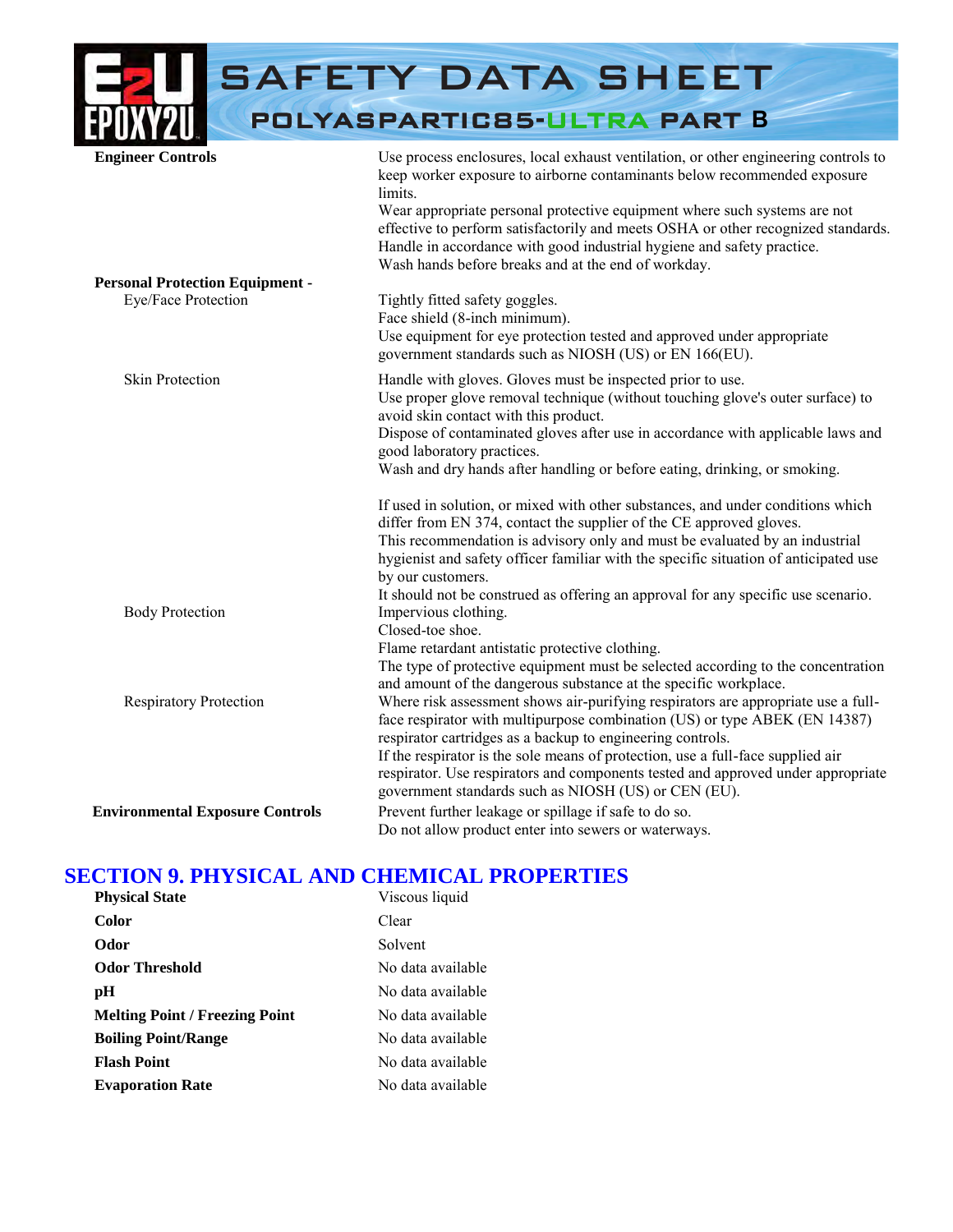

| <b>Flammability</b> (solid/gas)               | No data available                      |
|-----------------------------------------------|----------------------------------------|
| <b>Upper/lower Flammability Limit</b>         | No data available                      |
| <b>Vapor Pressure</b>                         | No data available                      |
| <b>Vapor Density</b>                          | No data available                      |
| <b>Relative Density</b>                       | 1.175 g/cm <sup>3</sup> at 77°F (25°C) |
| <b>Water Solubility</b>                       | $< 0.1$ g/L                            |
| <b>Partition Coefficient: n-octanol/water</b> | No data available                      |
| <b>Auto-Ignition Temperature</b>              | No data available                      |
| <b>Decomposition Temperature</b>              | No data available                      |
| <b>Viscosity</b>                              | 50-150 CPS at 77°F (25°C)              |
| <b>Explosive Properties</b>                   | No data available                      |
| <b>Oxidizing Properties</b>                   | No data available                      |
| <b>VOC</b>                                    | 0 g/L                                  |

# **SECTION 10. STABILITY AND REACTIVITY**

| <b>Control Parameters</b>                                                | No data available                                                                                                                                                                                                                                                                                                                                                                                                                                                                                                                  |
|--------------------------------------------------------------------------|------------------------------------------------------------------------------------------------------------------------------------------------------------------------------------------------------------------------------------------------------------------------------------------------------------------------------------------------------------------------------------------------------------------------------------------------------------------------------------------------------------------------------------|
| <b>Chemical Stability</b>                                                | Stable under recommended storage conditions                                                                                                                                                                                                                                                                                                                                                                                                                                                                                        |
| <b>Possibility of Hazardous Reaction</b>                                 | No data available                                                                                                                                                                                                                                                                                                                                                                                                                                                                                                                  |
| <b>Conditions to Avoid</b>                                               | Heat, flames, sparks, and oxidizing agents                                                                                                                                                                                                                                                                                                                                                                                                                                                                                         |
| <b>Incompatible Materials</b><br><b>Hazardous Decomposition Products</b> | Reactive metals (Sodium, Calcium, Zinc, etc.)<br>Materials reactive with hydroxyl compounds<br>Organic acids (acetic acid, citric acid, etc.)<br>Mineral acids<br>Sodium hypochlorite<br>Product slowly corrodes copper, aluminum, zince, and galvanized surfaces.<br>Reaction with peroxides may result in violent decomposition of peroxide possibly<br>creating an explosion<br>Oxidizing agents<br>Nitric acid<br>Ammonia<br>Nitrogen oxides (NOx)<br>Nitrogen oxide can react with water vapors to form corrosive nitric acid |
|                                                                          | Carbon monoxide<br>Carbon dioxide (CO2)<br>Aldehydes<br>Flammable hydrocarbon fragments                                                                                                                                                                                                                                                                                                                                                                                                                                            |
|                                                                          | In the event of fire: see section 5                                                                                                                                                                                                                                                                                                                                                                                                                                                                                                |

# **SECTION 11. TOXICOLOGICAL INFORMATION**

#### **Information on the Likely Routes of Exposure**

| Eye Contact         | Cause eye irritation                                                     |
|---------------------|--------------------------------------------------------------------------|
| <b>Skin Contact</b> | Cause skin irritation                                                    |
| Inhalation          | No data available                                                        |
| Ingestion           | No data available                                                        |
|                     | <b>Symptoms Related to Physical, Chemical, and Toxicological Effects</b> |
| Eye Contact         | Cause eye irritation                                                     |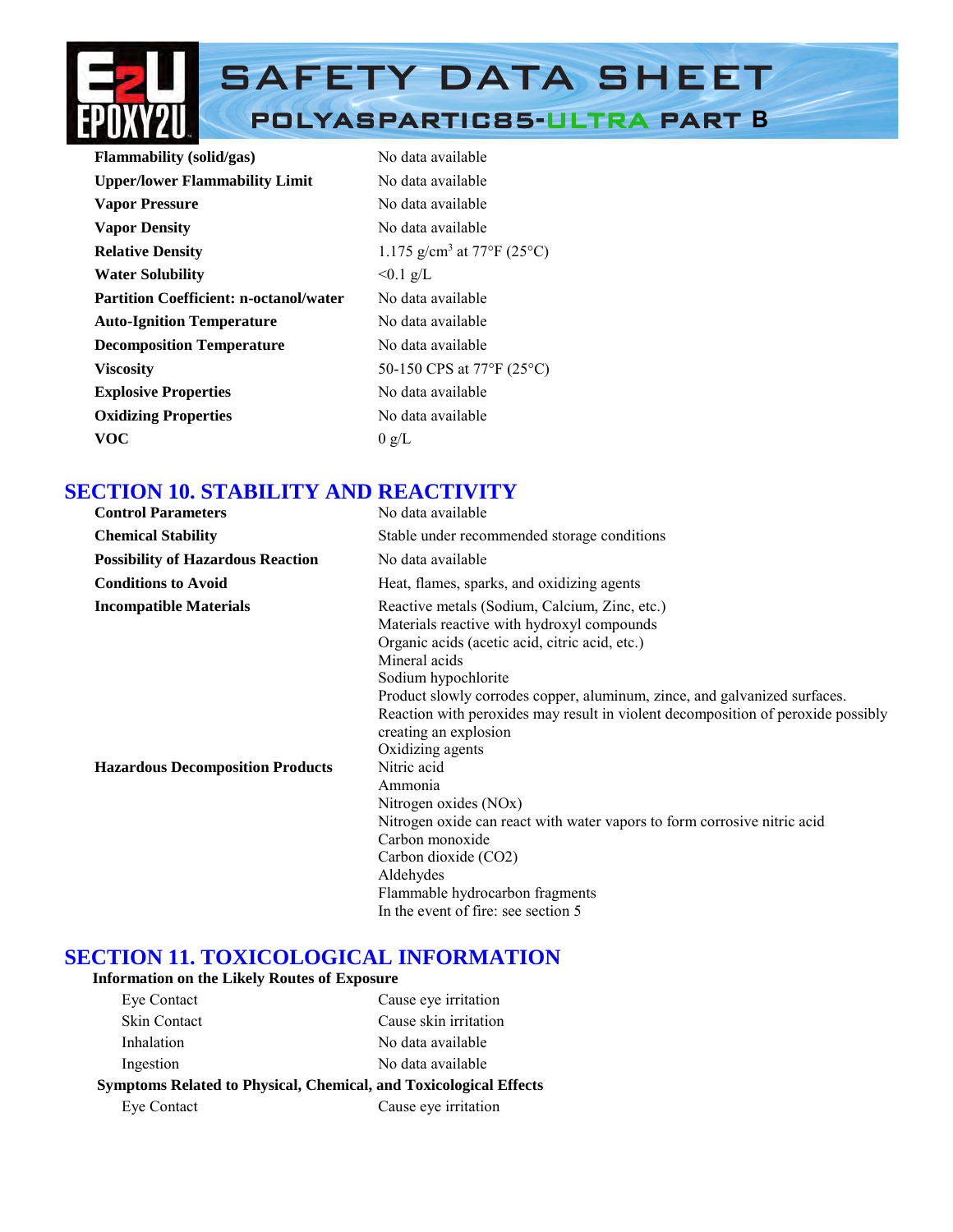

# SAFETY DATA SHEET

# POLYASPARTIC85-ULTRA PART **B**

| <b>Skin Contact</b>                                            | Cause skin irritation                |
|----------------------------------------------------------------|--------------------------------------|
| Inhalation                                                     | Stomachache, nausea, vomiting        |
| Ingestion                                                      | Dullness, vision disorder, blindness |
| <b>Chronic Toxicity / Effects from Long Term Exposure</b>      |                                      |
| Sensitization                                                  | Skin sensitizer                      |
| Germ Cell Mutagenicity                                         | No data available                    |
| Carcinogenicity                                                | No data available                    |
| Reproductive Toxicity                                          | No data available                    |
| Specific Target Organ Systemic<br>Toxicity (Single Exposure)   | No data available                    |
| Specific Target Organ Systemic<br>Toxicity (Repeated Exposure) | No data available                    |
| <b>Products Numerical Measures of Toxicity –</b>               |                                      |
|                                                                |                                      |

# Not determined

#### **Additional Information** –

To the best of our knowledge, the chemical, physical, and toxicological properties have not been thoroughly investigated.

# **SECTION 12. ECOLOGICAL INFORMATION**

| <b>Aquatic Life</b>                       | No data available                                                                                                                                      |
|-------------------------------------------|--------------------------------------------------------------------------------------------------------------------------------------------------------|
| <b>Persistence and Degradability</b>      | No data available                                                                                                                                      |
| <b>Bio accumulative Potential</b>         | No data available                                                                                                                                      |
| <b>Mobility in Soil</b>                   | No data available                                                                                                                                      |
| <b>Results of PBT and vPvB Assessment</b> | No data available as chemical safety assessment not required/not conducted                                                                             |
| <b>Other Adverse Effects</b>              | An environmental hazard cannot be excluded in the event of unprofessional<br>handling or disposal.<br>Toxic to aquatic life with long lasting effects. |

# **SECTION 13. DISPOSAL CONSIDERATIONS**

| <b>Waste/Unused Products</b>  | Burn in a chemical incinerator equipped with an afterburner and scrubber but<br>exert extra care in igniting as this material is highly flammable.<br>This product should not be allowed to enter drains, water courses or the soil<br>Offer surplus and non-recyclable solutions to a licensed disposal company. |
|-------------------------------|-------------------------------------------------------------------------------------------------------------------------------------------------------------------------------------------------------------------------------------------------------------------------------------------------------------------|
| <b>Contaminated Packaging</b> | Contact a licensed professional waste disposal service to dispose of this material.<br>Contact supplier if guidance is required.<br>Dispose of container and unused contents in accordance with federal, state, and<br>local requirements                                                                         |

# **SECTION 14. TRANSPORT INFORMATION**

| DOT (US)         | Not Dangerous Goods |
|------------------|---------------------|
| <b>IMO/IMDG</b>  | Not Dangerous Goods |
| <b>ICAO/IATA</b> | Not Dangerous Goods |

# **SECTION 15. REGULATORY INFORMATION**

#### **UNITED STATES**

**TSCA 8 (b) Inventory Status** All Components are listed or exempt from listing on the Toxic Substances Control Act Inventory.